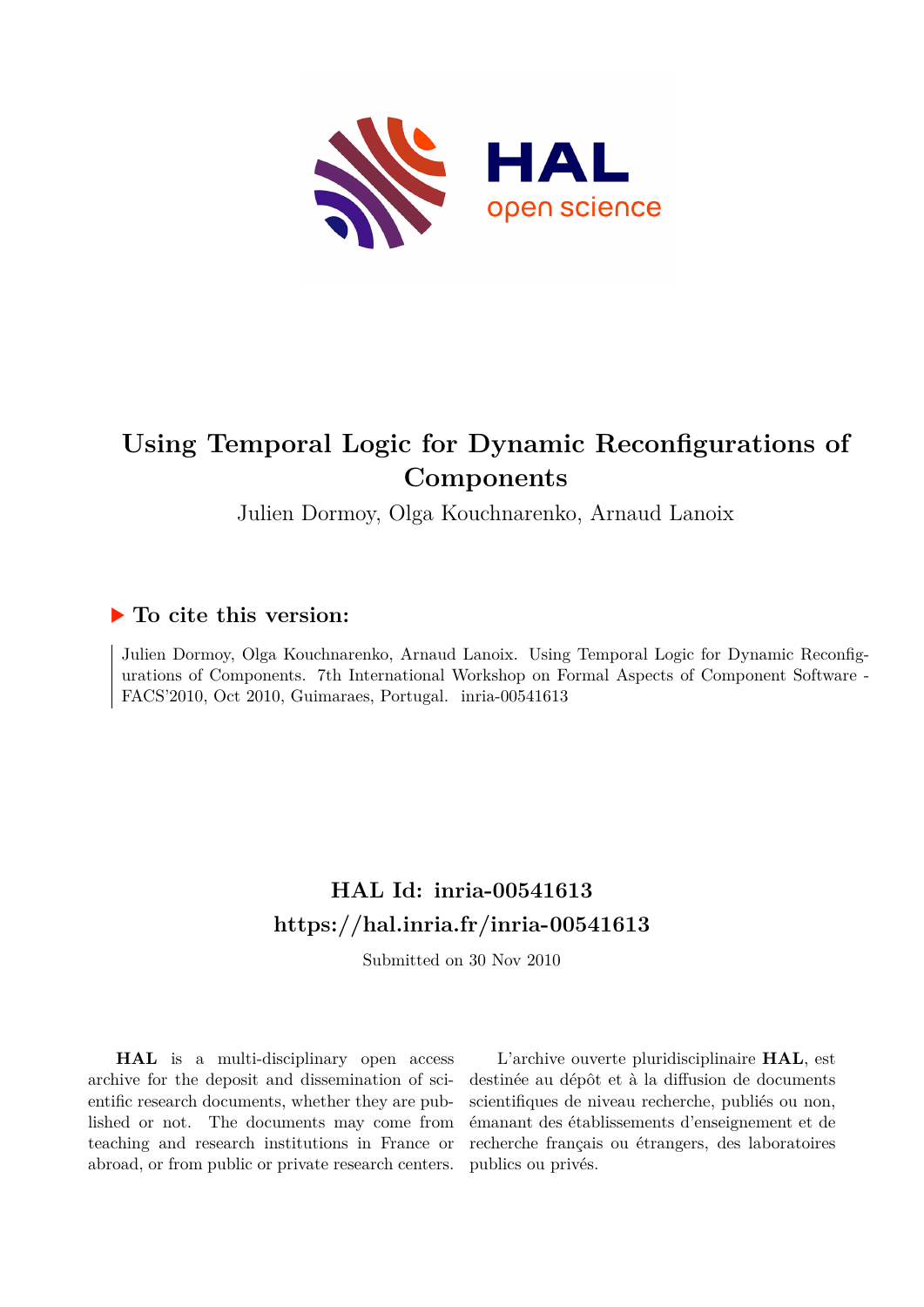## Using Temporal Logic for Dynamic Reconfigurations of Components

Julien Dormoy<sup>1</sup>, Olga Kouchnarenko<sup>1</sup>, and Arnaud Lanoix<sup>2</sup>

 $1$  University of Franche-Comté, Besançon, France {jdormoy,okouchnarenko}@lifc.univ-fcomte.fr <sup>2</sup> Nantes University, Nantes, France arnaud.lanoix@univ-nantes.fr

Abstract. Dynamic reconfigurations increase the availability and the reliability of component-based systems by allowing their architectures to evolve at run-time. This paper deals with the formal specification and verification of dynamic reconfigurations of those systems using architectural constraints and temporal logic patterns.

The proposals of the paper are applied to the Fractal component model. Given a Fractal reference implementation of a component-based system, we specify its dynamic reconfigurations using a temporal pattern logic for Fractal, called FTPL, characterizing the correct behaviour of the system under some architectural constraints. We study system reconfigurations on which we verify these requirements, in particular by reusing the FPath and FScript tools.

## 1 Introduction

Component-based development provides significant advantages like portability, adaptability, re-usability, etc. when developing, e.g., Java Card smart card applications or when composing components or services within Service Component Architecture (SCA). The adaptability means that component-based systems must be adapted, or even adapt themselves [15] to their environments during their lifetime, and there is a need to support dynamic reconfigurations, including unanticipated ones [20]. To take up this challenge, this paper deals with the formal specification and verification of dynamic reconfigurations of componentbased systems, and uses temporal patterns to monitor them.

The present paper makes the following contributions. The first contribution is a formal definition of the semantics of component-based systems with reconfigurations. To specify system reconfigurations, the second contribution is the definition of a linear time temporal logic based on architectural constraints which are first order configuration properties, and on event properties. For temporal operators, its expressive power is related to the well known linear time temporal logic (LTL) [19]. The third contribution is the application of the paper proposals to the Fractal component model [10]. For the Fractal component model, run-time verification issues are addressed to monitor reconfigurations during system lifetime.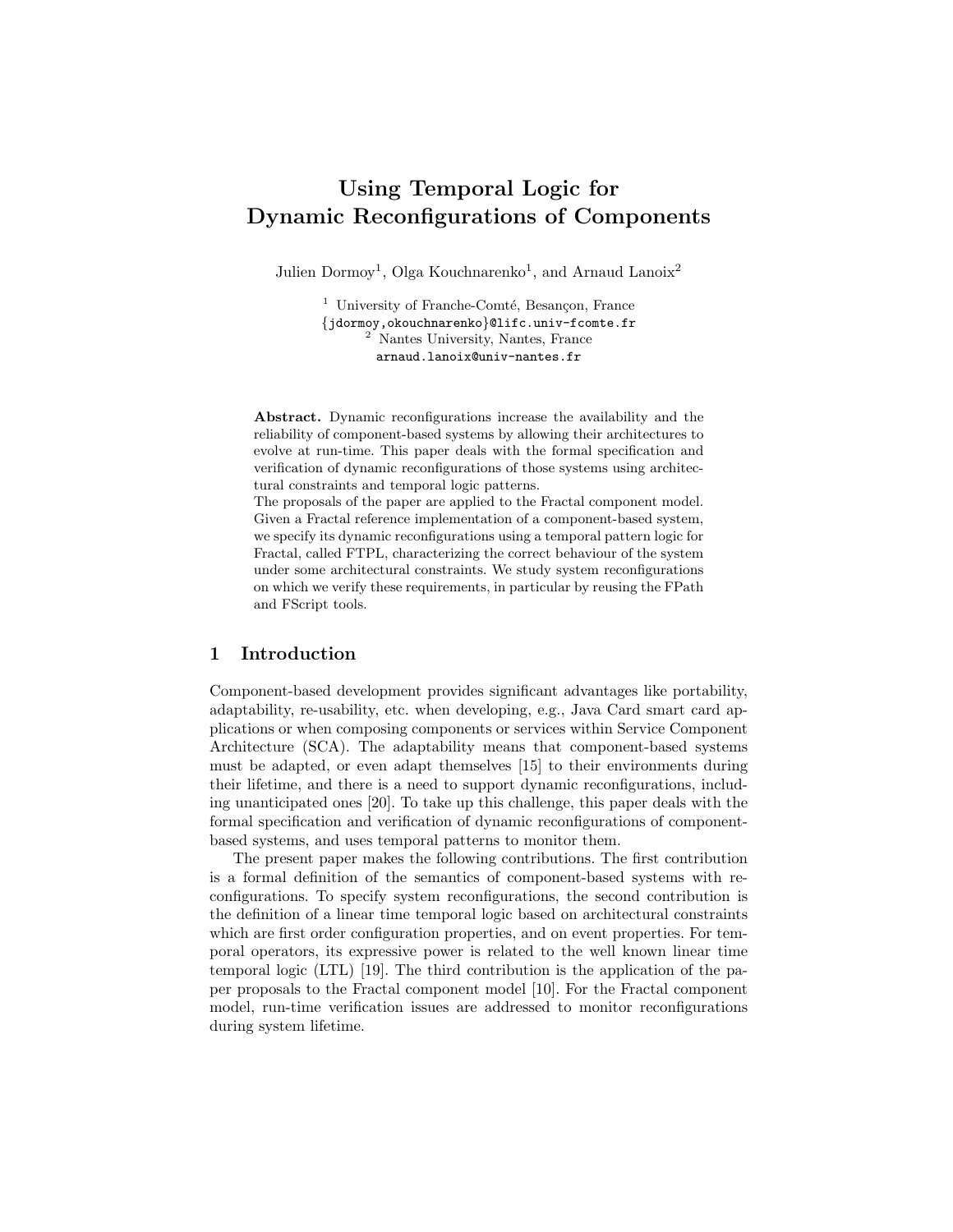More precisely, this paper follows the line of reasoning suggested in [12], where the system consistency during its dynamic reconfigurations relies on integrity constraints—predicates on assemblies of architectural elements and component states. To go further, we propose to support dynamic reconfigurations by using more complex architectural constraints and linear temporal logic patterns. These temporal patterns have been inspired by the pragmatic work of the SanTos Specification Pattern Project [13], and works on temporal extension of JML [21, 9, 14] helping Java programmers in writing formal specifications. We refer to this temporal extension as FTPL, for Temporal Pattern Language, prefixed by an 'F' to denote its adaptation to Fractal-like component systems and to first-order integrity constraints over them.

The proposals of the paper are applied to the Fractal component model. Given a Fractal reference implementation of a component-based system, we specify its dynamic reconfigurations using FTPL, characterizing the correct behaviour of the system under some architectural constraints. We monitor system reconfigurations by reusing the FPath and FScript tool supports.

The remainder of the paper is organised as follows. After giving a motivating example in Sect. 2, we formally define the semantics of component-based systems with reconfigurations in Sect. 3. To support system reconfigurations, Sect. 4 introduces a linear time temporal logic based on architectural constraints and events. Then, the proposals of the paper are applied to and illustrated on the Fractal component model in Sect. 5. Finally, Section 6 concludes before discussing related work.

## 2 Motivating Example

To motivate and to illustrate our approach, let us consider an example of a HTTP server from [11]. The architecture of this server is displayed in Fig. 1.



Fig. 1. HTTP Server architecture

The **RequestReceiver** component reads HTTP requests from the network and transmits them to the RequestHandler component. In order to perform a request, RequestHandler can either use the cache (with the component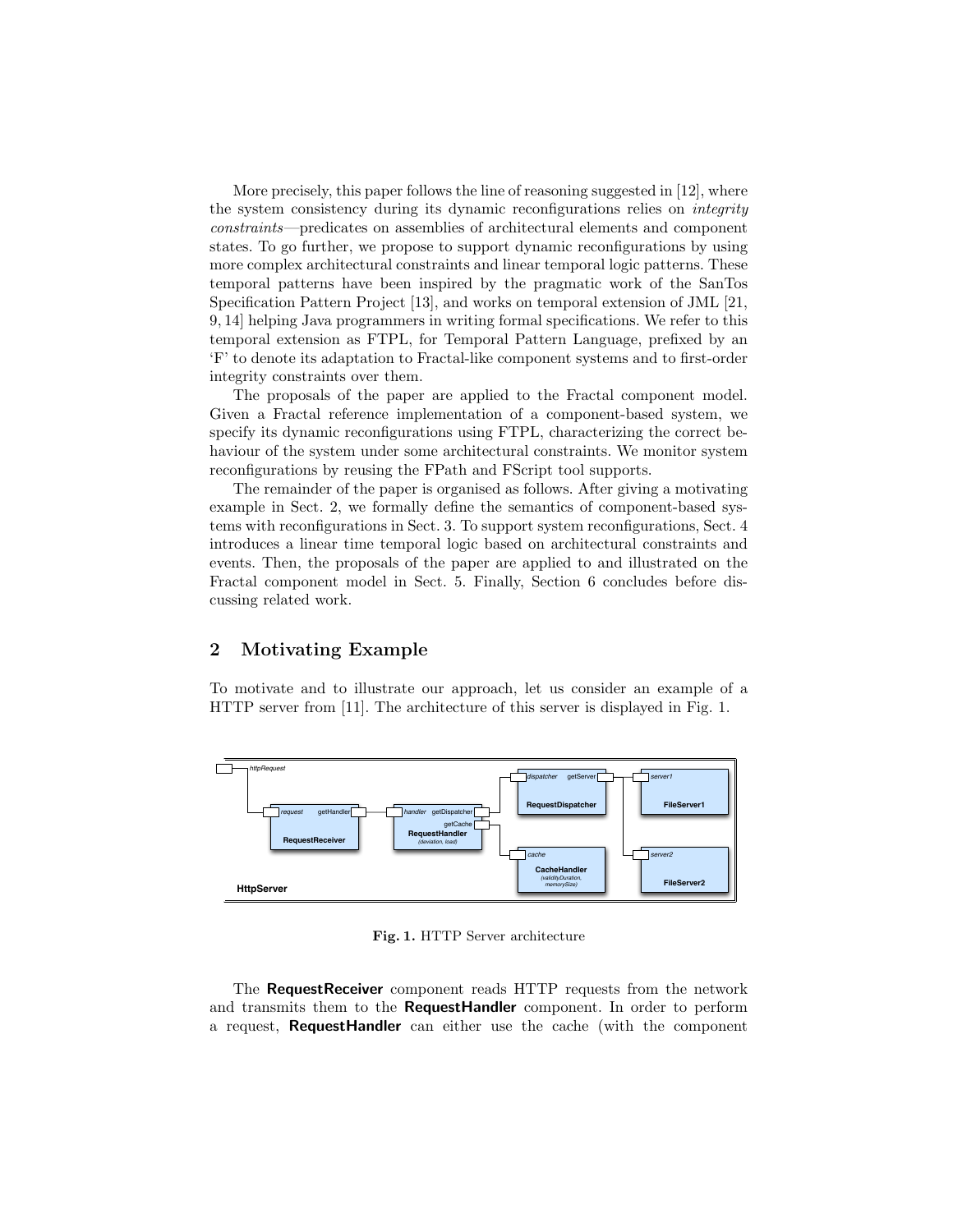CacheHandler) or transmit the request to the RequestDispatcher component. This component uses a set of file servers (like the FileServer1 and FileServer2 components) to answer the request.

This architecture provides a cache (CacheHandler component) and a load controller (**RequestDispatcher** component) in order to control the response time of the HTTP server. To keep the response time as short as possible whatever the number of requests is, in [11] the authors propose to dynamically reconfigure the HTTP server. For that, some requirements have been identified:

- 1. The CacheHandler component is used only if the number of similar HTTP requests is high.
- 2. The quantity of allocated memory for the **CacheHandler** component must depend on the overall load of the server.
- 3. The validity of data in the cache must also depend on the overall load of the server.
- 4. The number of used file servers depends on the overall load of the server.

In order to take these requirements into account, the **RequestHandler** and CacheHandler components are equipped with some parameters. The number of requests (load) and the percentage of similar requests (deviation) are two parameters defined for the **RequestHandler** component. The memory size (memorySize) and the data validity duration (validityDuration) are two parameters defined for the CacheHandler component.

We consider that the HTTP server can be reconfigured during the execution by the following reconfigurations

- 1. AddCacheHandler and RemoveCacheHandler which are respectively used to add and remove the CacheHandler component,
- 2. AddFileServer and removeFileServer which are respectively used to add and remove the FileServer2 component,
- 3. MemorySizeUp and MemorySizeDown which are respectively used to increase and to decrease the MemorySize value,
- 4. DurationValidityUp and DurationValidityDown to respectively increase and decrease the ValidityDuration value.

## 3 Architectural (Re-)Configuration Model

This section gives means for specifying component-based systems with reconfigurations. A model we propose here is inspired by the model in [16, 18] given for Fractal. Both models are graphs allowing one to represent component-based architectures and reconfiguration operations and to reason about them. Unlike [16, 18], in our model, only the basic and generic concepts are considered to allow their application to various hierarchical component models: components as runtime entities, required and provided interfaces as interaction points between components, bindings to link component interfaces. Components are either primitive components or *composite* components, and primitive components can have some attributes used as configuration parameters.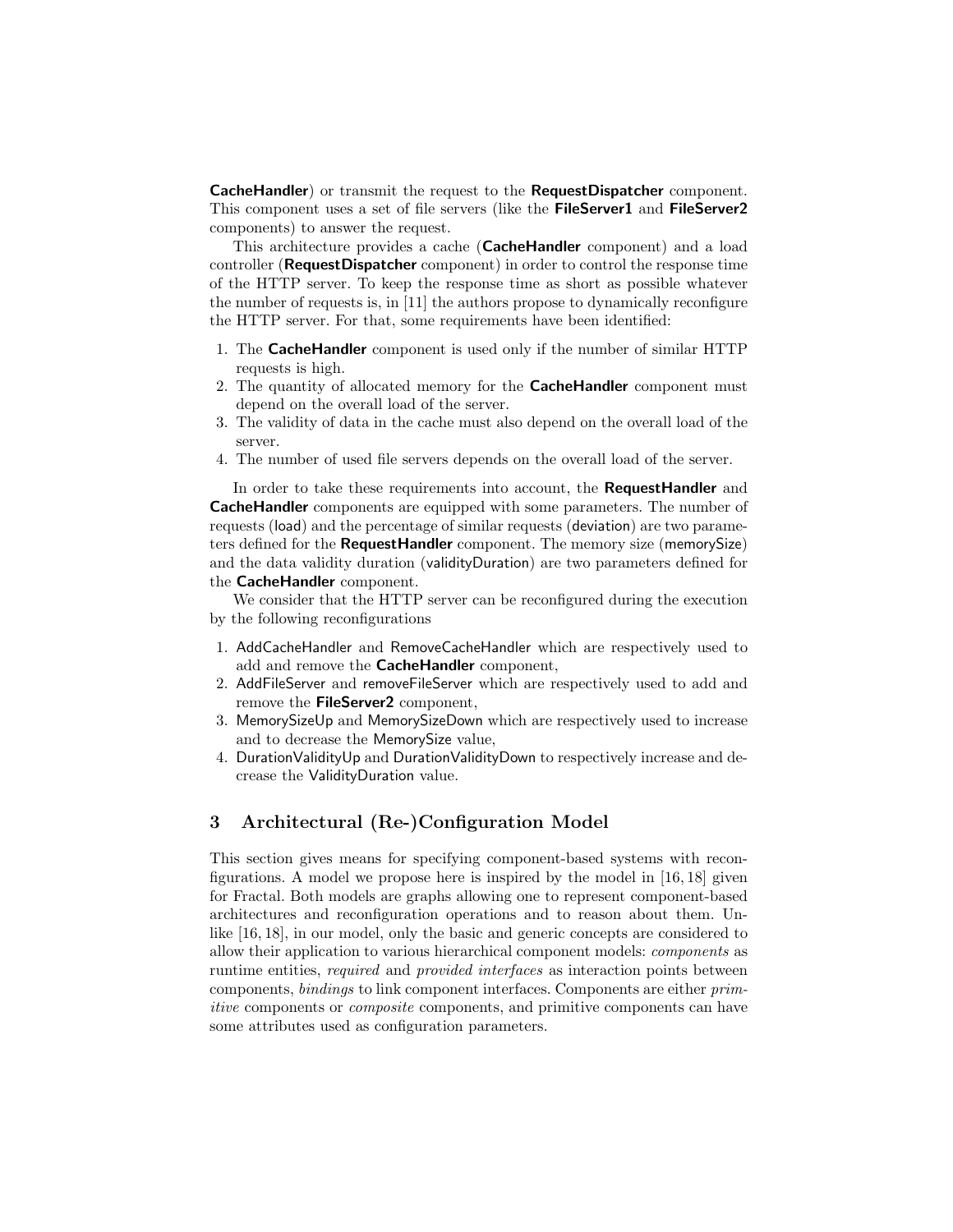Basically, a component-based system with reconfigurations is characterized by a set of configurations and a set of actions that allow the modification of configurations.

#### 3.1 Component-based architectures

In general, the system configuration is the specific definition of the elements that define or prescribe what a system is composed of. We define a configuration to be a set of architectural elements (components, interfaces and parameters) together with a relation to structure and to link them. We consider a graphbased representation as proposed in [16, 18].

**Definition 1.** A configuration c is a tuple  $\langle Element, Rel \rangle$  where:

- Elem is a set of architectural elements, and
- $−$  Rel  $≤$  Elem  $×$  Elem is a relation between architectural elements.

In our model, the architectural elements are the core entities of a componentbased system: components, required or provided interfaces, and parameters.

Definition 2. The set of architectural elements Elem is defined by:

 $Element \oplus Internet \oplus Parameter \oplus Type$ 

where

- $-$  Component is a non-empty set of the core entities, i.e components;
- Interface = Required  $\oplus$  Provided is a set of the (required and provided) interfaces;
- $-$  Parameter is a set of component parameters;
- $-$  Type is a set of data types associated with parameters.

Each data type is a set of data values. For the sake of readability, we identify data type names with the corresponding data domains.

The architectural relation Rel then expresses various links between architectural elements. For example, it allows specifying that a component has an interface or a parameter, or that a component contains other (sub-)components, or that an interface is linked to another one.

Definition 3. The architectural relation Rel is defined by:

$$
Rel = \begin{array}{l} ProvidedBy \ \oplus \ \operatorname{RequiredBy} \ \oplus \ \operatorname{ParameterOf} \ \oplus \\ TypeOf \ \oplus \ \operatorname{ValueOf} \ \oplus \ \operatorname{ChildOf} \ \oplus \ \operatorname{Binding} \ \oplus \ \operatorname{Delegate} \end{array}
$$

where

- $-$  ProvidedBy : Provided  $\rightarrow$  Component is a total surjective function which gives the component having a provided interface;
- $-$  RequiredBy : Required  $\rightarrow$  Component is a total function which gives the component with a required interface;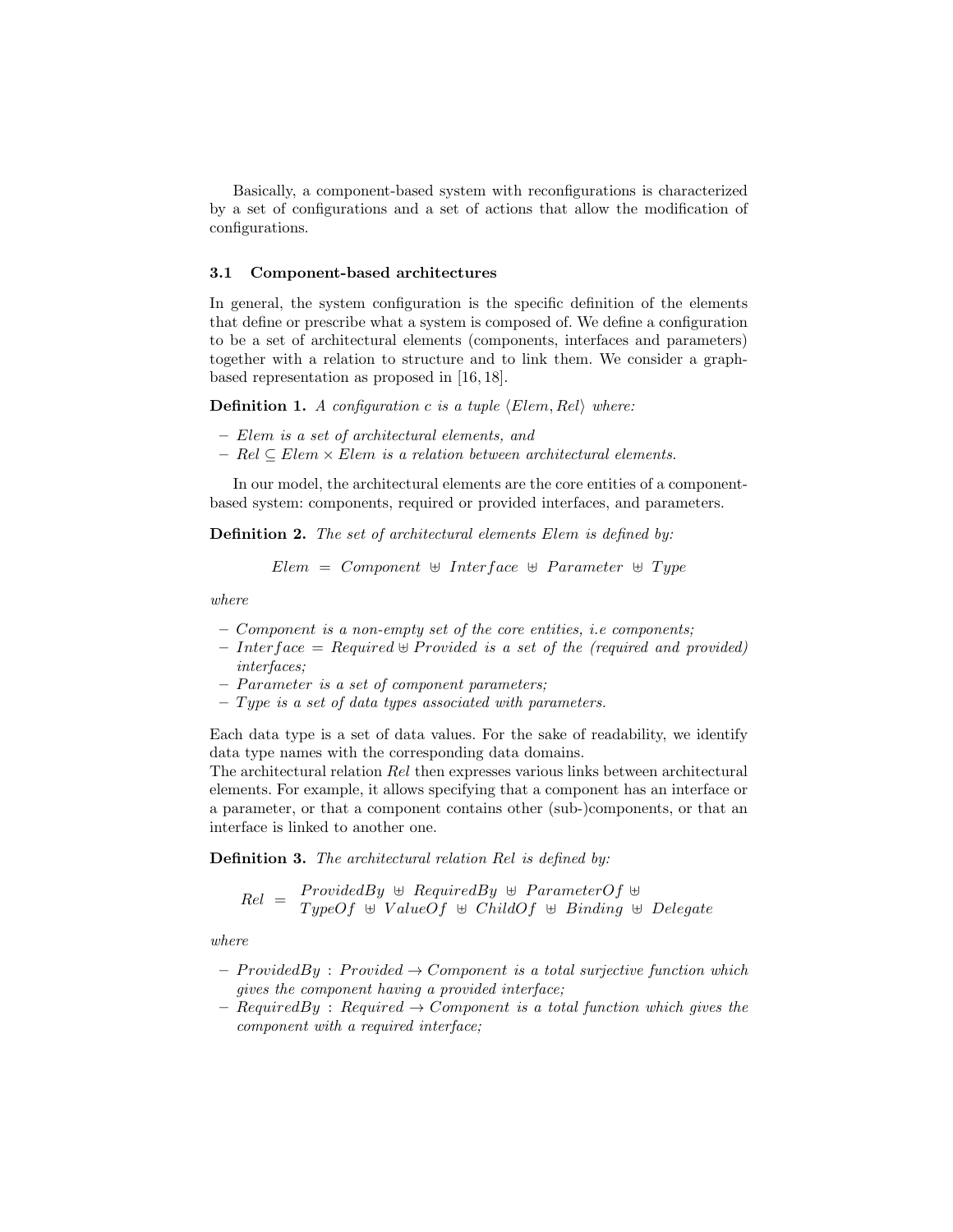- $-$  ParameterOf : Parameter  $\rightarrow$  Component is a total function which gives the component of a considered parameter;
- $TypeOf : Parameter \rightarrow Type$  is a total function which gives the type associated with a considered parameter;
- $-$  ValueOf : Parameter  $\rightarrow \bigcup_{type \in Type} type$  such that  $\forall p \in Parameter$  :  $ValueOf(p) \in TypeOf(p)$ , is a total function which gives the current value of a considered parameter;
- $− ChildOf \subseteq Component \times Component$  is a irreflexive and antisymetric relation linking composite components to their sub-components  $3$  such that:
	- $\bullet \forall c, c' \in \text{Component.} \quad ((c, c') \in \text{ChildOf} \Rightarrow \forall p \in \text{�}$ Parameter. (Parameter $Of(p) \neq c$ )), i.e, composite components have no parameter;
	- Let ChildOf<sup>+</sup> be the transitive closure of ChildOf. Then,  $\forall c, c' \in$ Component.  $((c, c') \in ChildOf^+ \Rightarrow c \neq c')$ , i.e., ChildOf is an acyclic relation;
- Binding : Provided  $\rightarrow$  Required is a partial function such that  $\forall$  ip ∈ Provided, ir  $\in$  Required. (Binding(ip) = ir  $\Rightarrow$  Provided By(ip)  $\neq$  $RequiredBy(ir) \wedge \exists c \in Component.$   $((c, ProvidedBy(ip)) \in ChildOf \wedge$  $(c, RequiredBy(ir)) \in ChildOf$ ), i.e., two linked interfaces do not belong to the same component, but the corresponding components are sub-components of the same composite component;
- $Delegate$  : Interface  $\rightarrow$  Interface is a partial injective function to specify the delegation from a sub-component interface to the composite interface such that  $\forall i, i' \in$  $Interface. (Delegate(i) = i' \Rightarrow (ProvidedBy(i'), ProvidedBy(i)) \in$  $ChildOf \vee (RequiredBy(i'), RequiredBy(i)) \in ChildOf$ , i.e., when delegating, the component providing i is a sub-component of the component providing i', or the component requiring i is a sub-component of the  $component$  requiring  $i'$ .

Example 1. Figure 2 illustrates main lines of Definition 3 on the example from Section 2. In this figure, the architectural elements are depicted as boxes and circles, whereas architectural relations are represented by arrows. For example, the request architectural element (at the bottom on the left) is an interface provided by RequestReceiver. The RequestReceiver architectural element is a subcomponent of the **HttpServer** composite component which provides the httpRequest interface. The request interface delegates results passing to the httpRequest interface.

### 3.2 Dynamicity of Component Architectures

To support system evolution, some component models provide mechanisms to dynamically reconfigure the component-based architecture, during their execution. These dynamic reconfigurations are then based on architectural modifications, among the following primitive operations:

<sup>&</sup>lt;sup>3</sup> For any  $(p, q) \in ChildOf$ , we say that p has a sub-component q, i.e. q is a child of p.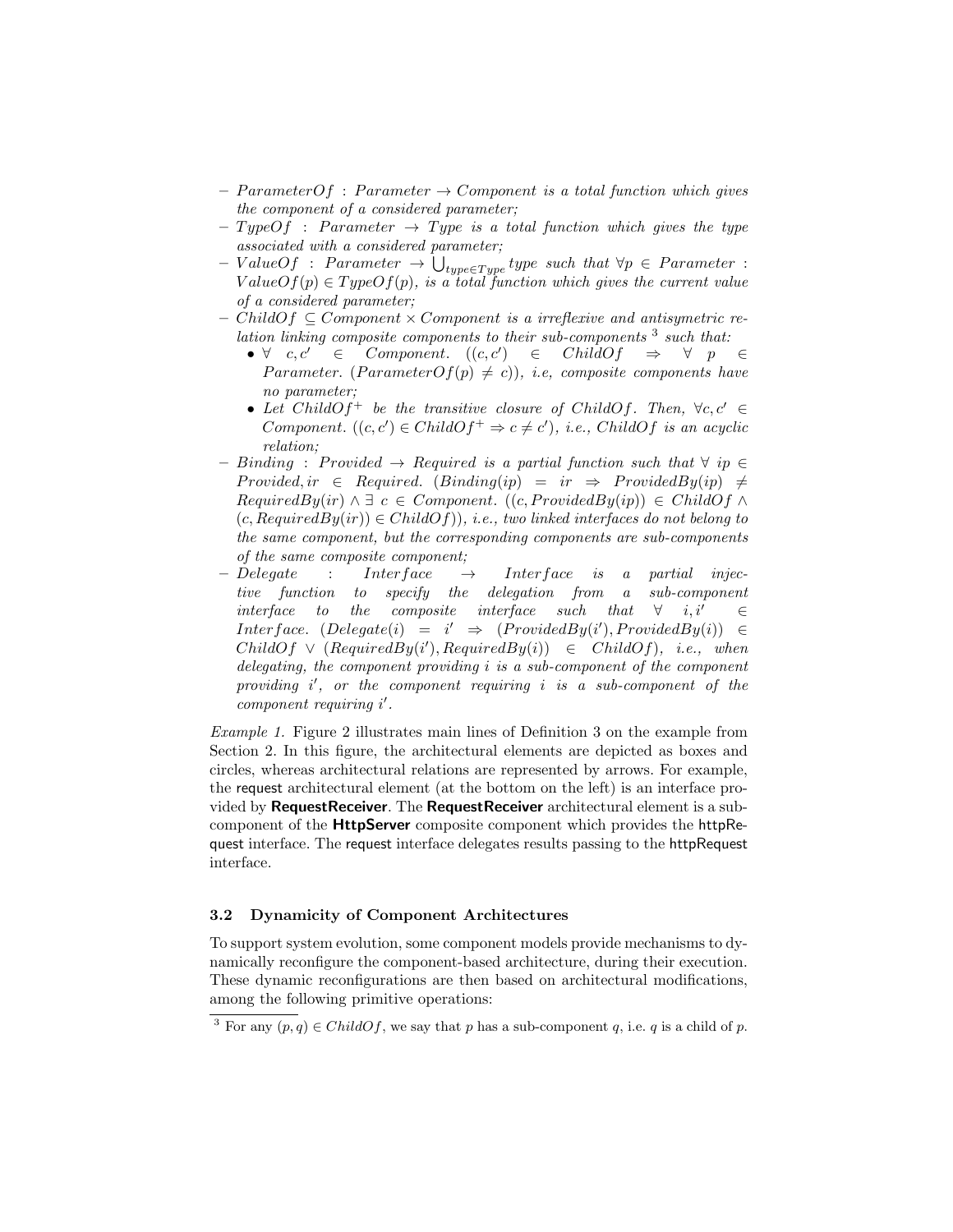

Fig. 2. Graph representation of the HTTP Server example

- instantiation/destruction of components;
- addition/removal of components;
- binding/unbinding of component interfaces;
- starting/stopping components;
- setting parameter values of components;

or combinations of them. Notice that reconfigurations are not the only manner to make a component architecture evolve. The normal running of different components also changes the architecture by modifying parameter values or stopping components, like in the example.

Considering the component-based architecture model given in Sect. 3.1, an operation which makes the component architecture evolve by a reconfiguration action or by running, is modelled by a graph transformation operation adding or removing nodes and/or arcs in the graph of the configuration. An evolution operation op transforms a configuration  $c = \langle Element, Rel \rangle$  into another one  $c' = \langle Element, Rel'\rangle$ . It is represented by a transition from c to c', noticed  $c \stackrel{op}{\rightarrow} c'$ . Among the evolution operations (running operations and reconfigurations), we particularly focus on the reconfiguration ones, which are either the above-mentioned primitive architectural operations or their compositions. The remaining running operations are all represented by a generic operation, called the run operation; it is also the case for sequences of running operations.

**Definition 4.** The set of evolution operations  $\mathcal{R}_{run}$  is defined by:

$$
\mathcal{R}_{run} = \mathcal{R} \cup \{run\}
$$

with

 $-$  R is a finite set of reconfiguration operations;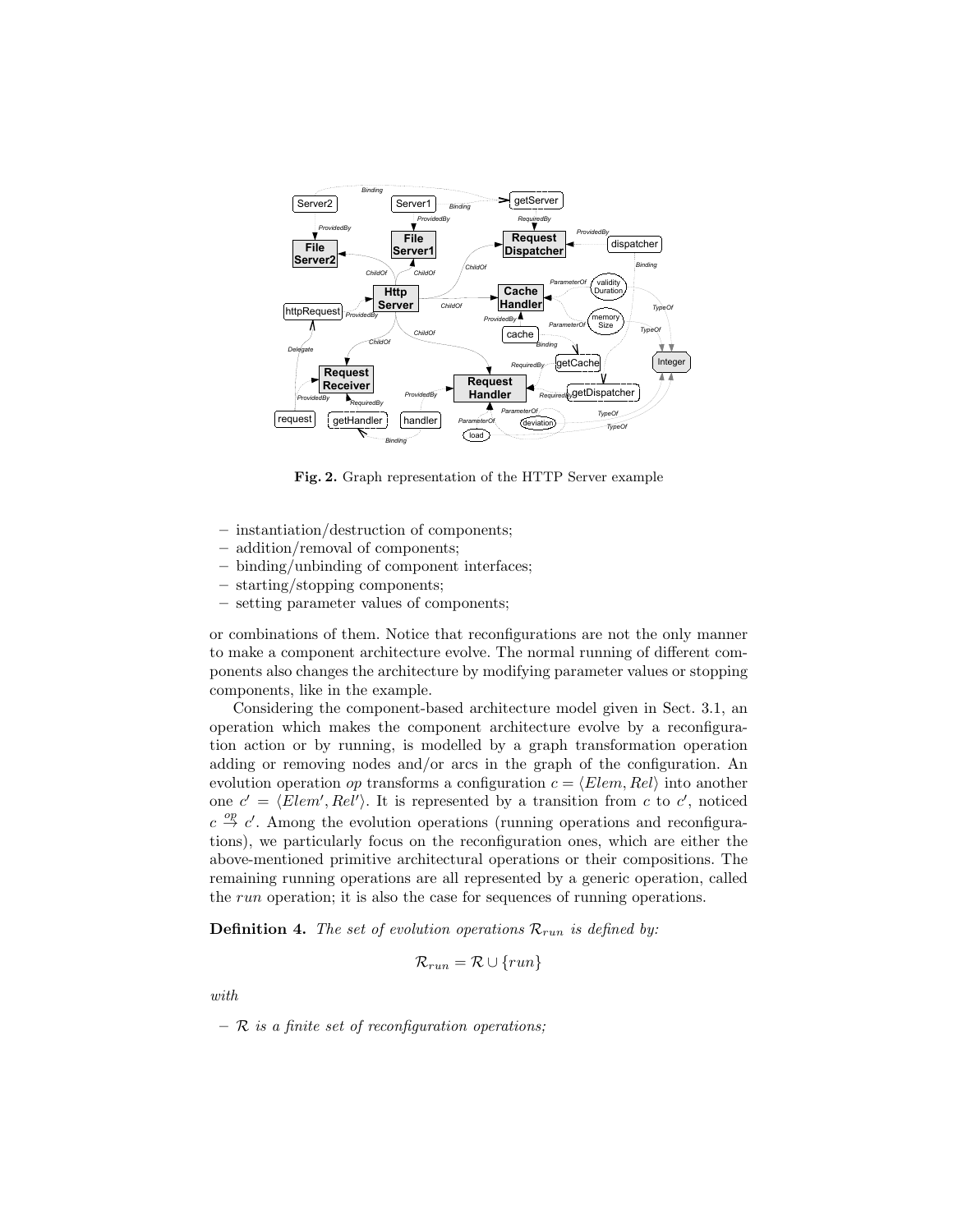– run is an action renaming one or more running operations.

Given a component architecture and the set  $\mathcal{R}_{run}$  of reconfiguration operations, the behaviour of the component architecture is defined as a transition system labelled over  $\mathcal{R}_{run}$ .

**Definition 5.** The evolution of a component architecture is defined by the transition system  $\langle C, \mathcal{R}_{run}, \rightarrow \rangle$  where:

- $\mathcal{C} = \{c, c_1, c_2, \ldots\}$  is a set of configurations,
- $\mathcal{R}_{run}$  is a finite set of evolution operations,
- $-\rightarrow\subseteq\mathcal{C}\times\mathcal{R}_{run}\times\mathcal{C}$  is the reconfiguration relation.

Given the evolution of a component architecture, we can now define the useful notions of path, trace, etc.

**Definition 6.** Given the model  $M = \langle C, \mathcal{R}_{run}, \rightarrow \rangle$ , an evolution path (or a path for short)  $\sigma$  of M is a (possibly infinite) sequence of configurations  $c_0, c_1, c_2, \ldots$ such that  $\forall i \geq 0. \exists r_i \in \mathcal{R}_{run}. c_i \stackrel{r_i}{\rightarrow} c_{i+1} \in \rightarrow).$ 

We use  $\sigma(i)$  to denote the *i*-th configuration of a path  $\sigma$ . The notation  $\sigma_i$  denotes the suffix path  $\sigma(i), \sigma(i + 1), \ldots$ , and  $\sigma_i^j$  denotes the segment path  $\sigma(i), \sigma(i+1), \sigma(i+2), ..., \sigma(j-1), \sigma(j)$ . The segment path is infinite in length when the last state of the segment is repeated infinitely often.



Fig. 3. Part of an evolution path of the HTTP server example

Example 2. A possible evolution path of the HTTP server is given in Fig. 3. In this path,

- $c_1$  is a configuration of the HTTP server without the **CacheHandler** and FileServer2 components;
- $c_2$  is obtained from  $c_1$ : the load value was changed following the running of the RequestHandler component;
- $-c'_2$  is the same configuration as  $c_2$ . Without the **CacheHandler** component, the RemoveCacheHandler reconfiguration cannot terminate, it is then rollbacked without any modification;
- $c_3$  is obtained from the configuration  $c_2$  by adding **CacheHandler**, following the AddCacheHandler reconfiguration operation;
- $c_4$  is the configuration  $c_3$  in which the memorySize value was increased;
- $-c'_4$  is the same configuration as  $c_4$ . The result of the running is not observable;
- $c_5$  is obtained from  $c_4$  by adding the **FileServer2** component;
- $c_6$  is like the configuration  $c_5$  but the durationValidity value was increased.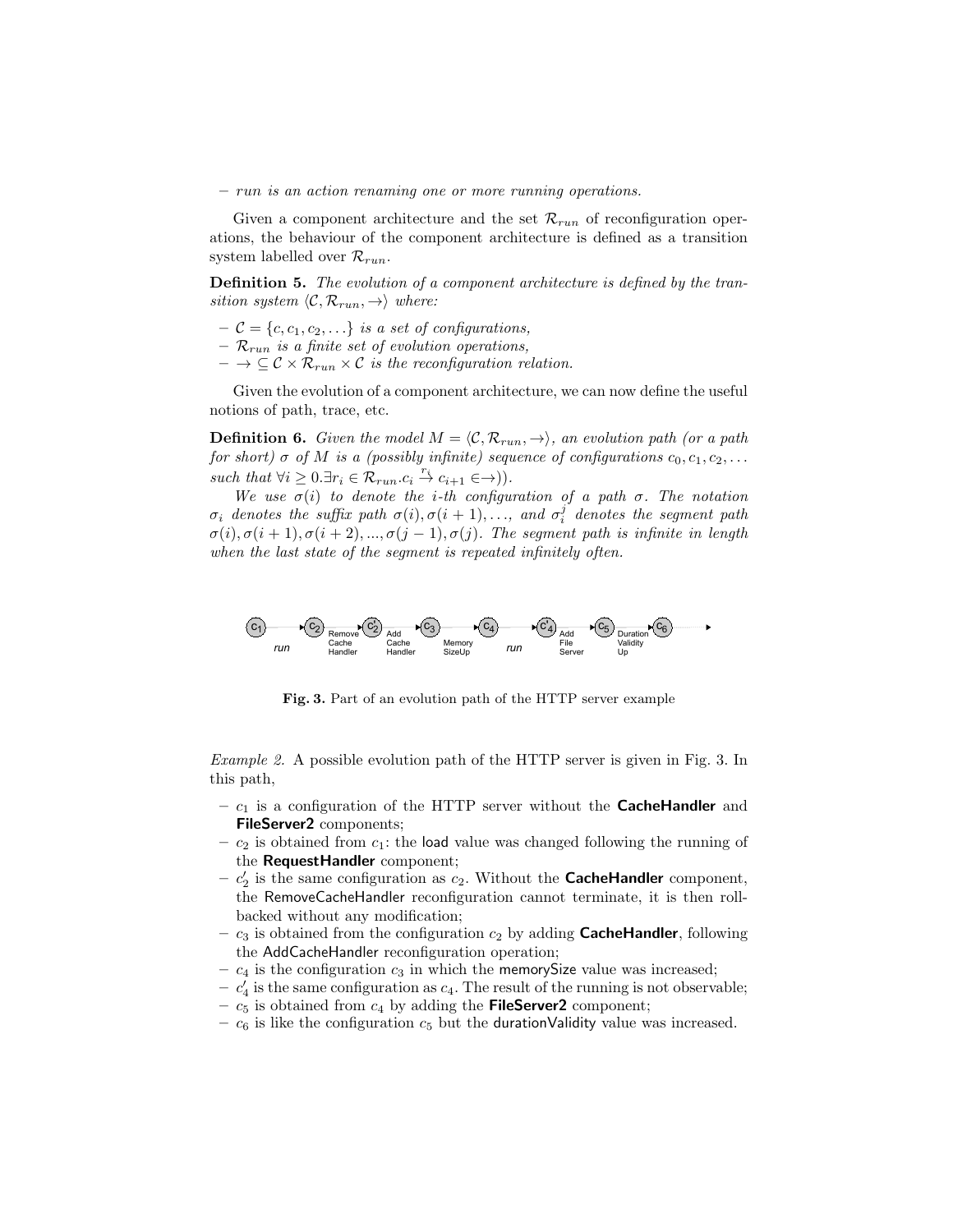## 4 Temporal Logic for Dynamic Reconfigurations

This section presents the syntax and the semantics of the temporal logic for dynamic reconfigurations. This logic, called FTPL, is inspired by the temporal logic in [21] designed to help Java programmers in writing formal specifications.

## 4.1 Syntax of the Logic

Let us first give the FTPL syntax:

| $\langle TempProp \rangle$  | $::=$                 | $after < \leq Events > $                                                                     |
|-----------------------------|-----------------------|----------------------------------------------------------------------------------------------|
|                             |                       | $before < Events > \langle TraceProp \rangle$                                                |
|                             |                       | $\langle TraceProp \rangle$ until $\langle Events \rangle$                                   |
|                             |                       | $\langle TraceProp \rangle$ unless $\langle Events \rangle$                                  |
|                             |                       | <b>between</b> $\langle Events \rangle$ $\langle Events \rangle$ $\langle TraceProp \rangle$ |
|                             |                       | $\langle TraceProp \rangle$                                                                  |
| $\langle TraceProp \rangle$ | $\therefore =$        | always ConfigProp                                                                            |
|                             |                       | eventually ConfigProp                                                                        |
|                             |                       | never ConfigProp                                                                             |
|                             |                       | $\langle TraceProp \rangle \wedge \langle TraceProp \rangle$                                 |
|                             |                       | $\langle TraceProp \rangle \lor \langle TraceProp \rangle$                                   |
| $\langle$ Events            | $\mathrel{\mathop:}=$ | $\langle Event \rangle$ , $\langle Events \rangle$                                           |
|                             |                       | $\langle Event \rangle$                                                                      |
| $\langle Event \rangle$     | $\mathbf{r} =$        | ReconfigOp called                                                                            |
|                             |                       | ReconfigOp normal                                                                            |
|                             |                       | ReconfigOp exceptional                                                                       |
|                             |                       | ReconfigOp terminates                                                                        |

This language consists of different layers:

- the configurations properties,
- the reconfiguration operations,
- the trace properties,
- the temporal properties.

#### 4.2 Semantics of FTPL

Let us now give the FTPL semantics. It is defined by induction on the form of the formulas.

Configuration properties Basically, there is a need to express properties on the configurations, i.e constraints on the architectural elements and the relations between them. These constraints are specified using first order logic formulas, sets and relational operations on the primitive sets and relations given in Sect. 3.

Given the model  $M$ , we say that a configuration property  $cp$  is valid on a configuration  $c = \langle Element, Rel \rangle$ , written  $M, c \models cp$ , when the evaluation of cp on the configuration  $c = \langle Element, Rel \rangle$  is true. When M is understood, we simply write  $c \models cp$ .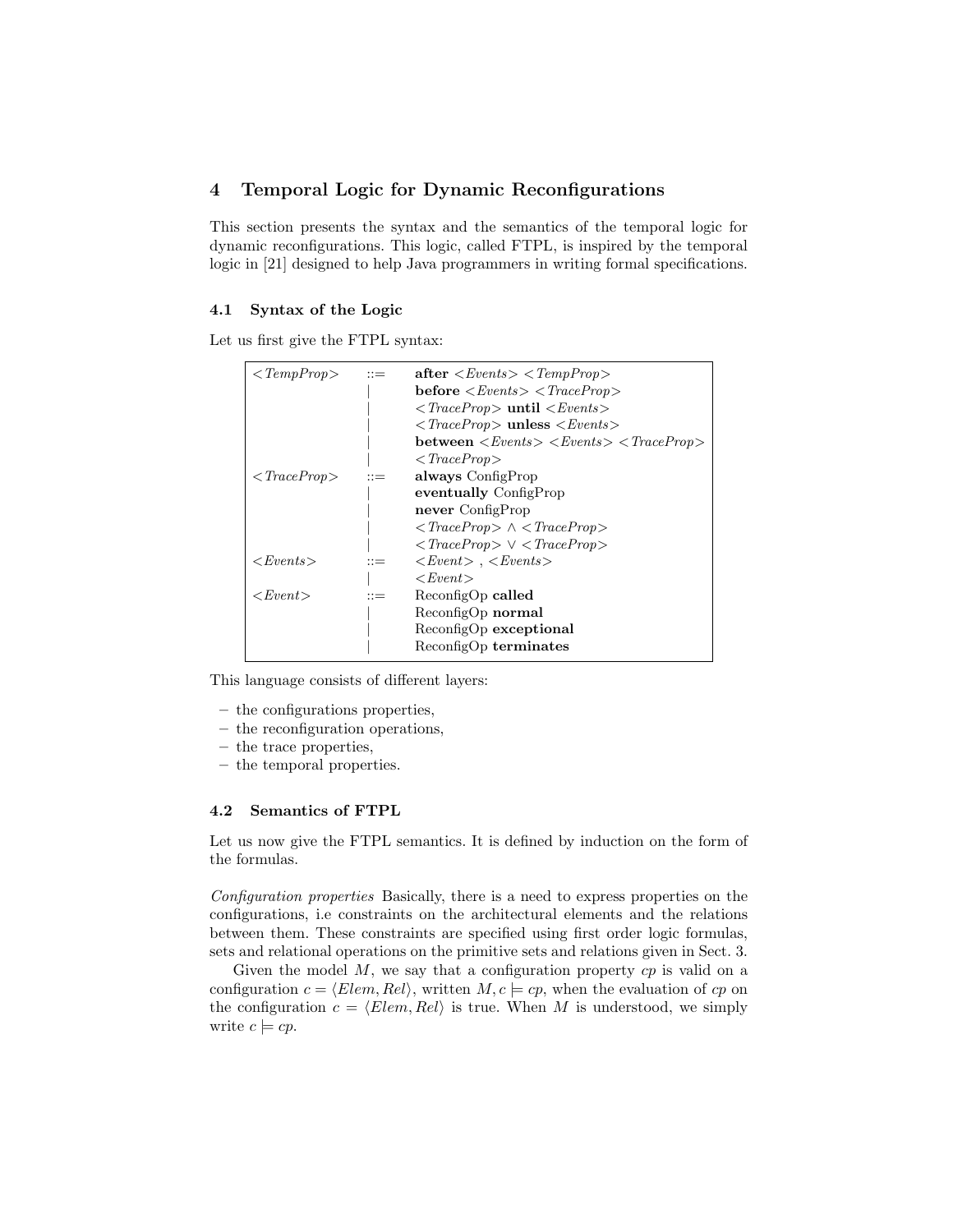The configuration properties are expressed at different specification levels. At the component model level, the constraints are common to all the component architectures. In addition, some constraints must be expressed to restrict a family of component architectures (a profile level), or to restrict a specific component architecture (an application level).

Example 3. Let CacheConnected be a configuration property defined by

∃cache, getCache ∈  $Interface.(ProvidedBy$ (cache) = **CacheHandler** ∧  $RequiredBy$ (getCache) = **RequestHandler**  $\land Binding$ (cache) = getCache).

It expresses that the component CacheHandler is connected to RequestHandler. For the evolution path from Fig. 3 we have:  $c3 \models CacheConnected$  whereas  $c2 \not\models CacheConnected.$ 

Event properties We want to observe reconfiguration action effects, for example when a reconfiguration is called or when it terminates, to specify and verify properties over them. Given a reconfiguration operation r in  $\mathcal{R}$ , we consider the following events:

- $r$  called denoting that the reconfiguration r has been invoked,
- $r$  normal denoting that the reconfiguration  $r$  has terminated normally,
- $r$  exceptional denoting that the configuration  $r$  has rollbacked.

**Definition 7.** Let  $\sigma$  be an evolution path in M, and r a reconfiguration operation in  $\mathcal R$ . Given an event property e, depicted  $\langle Event \rangle$  in the FTPL syntax, its validity on the i-th configuration of  $\sigma$ , denoted  $\sigma(i) \models e$ , is inductively defined on the form of e by:

| $\sigma(i) \models r$ called         | iff $\exists \sigma(i+1).(\sigma(i) \stackrel{r}{\rightarrow} \sigma(i+1) \in \rightarrow)$                      |
|--------------------------------------|------------------------------------------------------------------------------------------------------------------|
| $\sigma(i) \models r \text{ normal}$ | iff $i > 0 \wedge \sigma(i-1) \models r$ called $\wedge \sigma(i-1) \neq \sigma(i)$                              |
|                                      | $\sigma(i) \models r$ exceptional iff $i > 0 \land \sigma(i-1) \models r$ called $\land \sigma(i-1) = \sigma(i)$ |
|                                      | $\sigma(i) \models r$ terminates iff $\sigma(i) \models r$ normal $\lor \sigma(i) \models r$ exceptional         |

Given an evolution path  $\sigma$ , and a list of event properties  $E = e_1, \ldots, e_n$ , depicted  $\langle Events\rangle$  in the syntax, we say that E is valid on the *i*-th configuration of  $\sigma$ , denoted  $\sigma(i) \models E$ , iff at least one event of the list E is valid on  $\sigma(i)$ .

Example 4. Let us consider again the evolution path displayed in Fig. 3. We have:  $c3 \models$  MemorySizeUp called,  $c5 \models$  AddFileServer normal and  $c2 \models$ RemoveCacheHandler exceptional.

Trace Properties A trace property expresses a constraint which must be true when the component-based architecture changes, i.e on the evolution path.

**Definition 8.** Let  $\sigma$  be an evolution path, and cp a configuration property. Given a trace property trp, depicted  $\langle TraceProp \rangle$  in the FTPL syntax, its validity on  $\sigma$ , denoted  $\sigma \models trp$ , is inductively defined on the form of trp by:

| $\sigma$ = always $cp$            | iff $\forall i.(i \geq 0 \Rightarrow \sigma(i) \models cp)$                            |
|-----------------------------------|----------------------------------------------------------------------------------------|
|                                   | $\sigma \models$ eventually $cp$ iff $\exists i.(i \geq 0 \land \sigma(i) \models cp)$ |
| $\sigma = trp_1 \wedge trp_2$     | iff $\sigma \models trp_1 \wedge \sigma \models trp_2$                                 |
| $\sigma \models trp_1 \vee trp_2$ | iff $\sigma \models trp_1 \vee \sigma \models trp_2$                                   |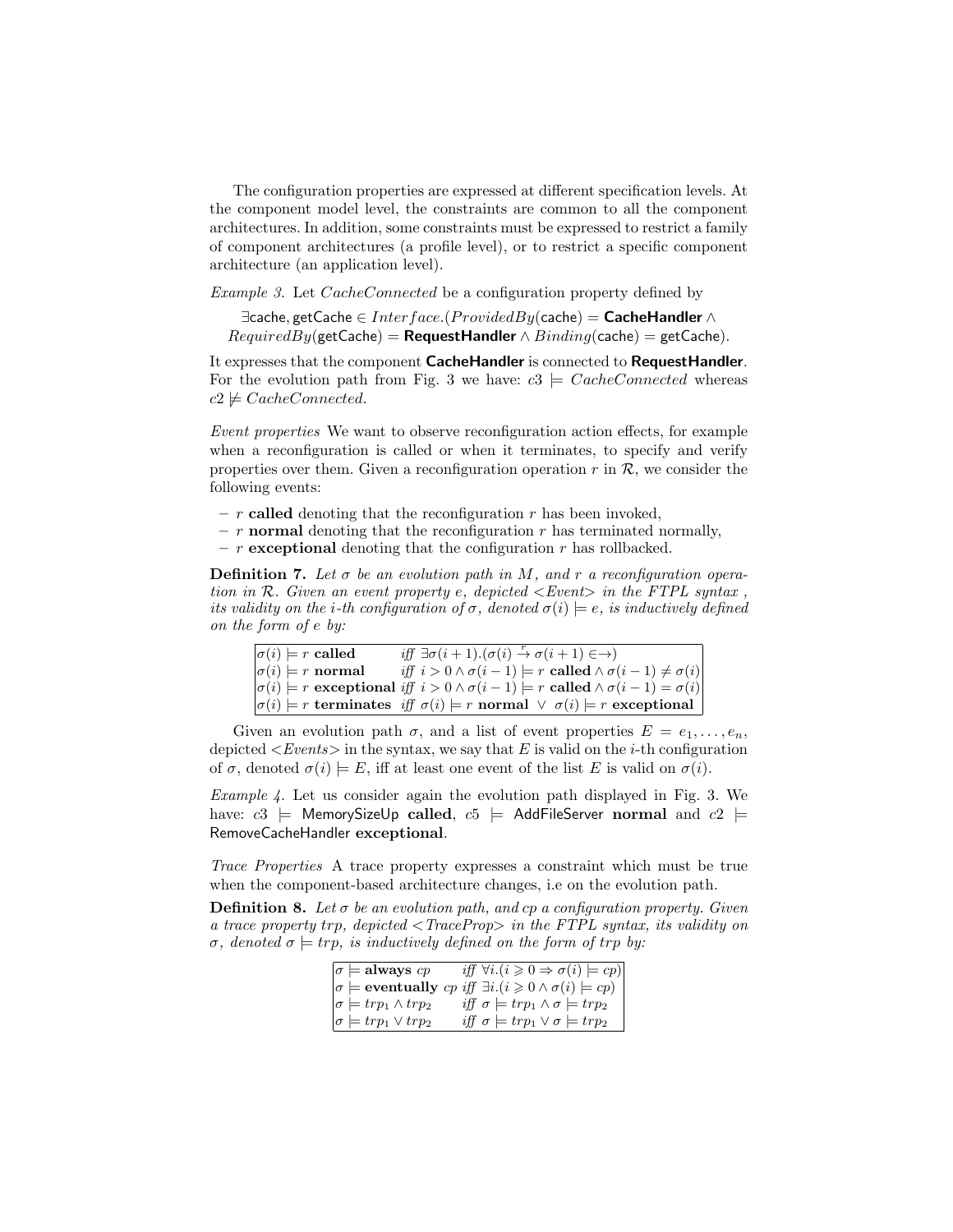Intuitively,

- always cp is valid on an evolution path  $\sigma$  iff cp is valid on each configuration of  $σ$ :
- eventually cp is valid on an evolution path  $\sigma$  iff cp is valid on one configuration of  $\sigma$ , at least:
- the semantics of conjunction and disjunction is classical.

In the syntax a keyword **never** is introduced: **never**  $cp$  being an abbreviation for **always**  $\neg$  *cp*.

Let us remark that architectural invariants as presented in [16, 18], can be handled within the FTPL framework by using always  $cp$ , where  $cp$  represents the considered architectural invariant.

Temporal Properties Temporal properties are based on all the properties above, i.e. they exploit architectural constraints, event properties and trace properties, together with some temporal patterns, like in [21]. Let us recall that the SanTos Specification Pattern Project [13] has identified these temporal patterns as useful in practice.

**Definition 9.** Let  $\sigma$  be an evolution path, E, E<sub>1</sub> and E<sub>2</sub> be lists of events, trp a trace property. Given a temporal property tpp, depicted  $\leq$ TempProp $>$  in the FTPL syntax, its validity on  $\sigma$ , denoted  $\sigma \models tp$ , is inductively defined on the form of tpp by:

| $\sigma \models$ after E tpp iff $\forall i. (i \geq 0 \land \sigma(i) \models E \Rightarrow \sigma_i \models tp)$     |
|------------------------------------------------------------------------------------------------------------------------|
| $\sigma \models$ before E trp iff $\forall i.(i > 0 \land \sigma(i) \models E \Rightarrow \sigma_0^{i-1} \models trp)$ |
| $\sigma \models trp$ until $E$ iff $\exists i.(i > 0 \land \sigma(i) \models E \land \sigma_0^{i-1} \models trp)$      |
| $\sigma \models trp$ unless E iff $\forall i. (i \geq 0 \land \sigma(i) \not\models E \Rightarrow \sigma \models trp)$ |
| $\vee \exists i.(i \geq 0 \wedge \sigma(i) \models E \wedge \sigma_0^{i-1} \models trp)$                               |

Intuitively,

- the property **after** E tpp is valid on an evolution path  $\sigma$  iff the validity of the event property E on a configuration of  $\sigma$  implies the validity of the temporal property tpp on the suffix of  $\sigma$  starting at this configuration;
- **before** E trp is valid on an evolution path  $\sigma$  iff for each configuration of  $\sigma$ , the validity of E on it means that the trace property trp is valid on the prefix of  $\sigma$  before the considered configuration;
- trp until E is valid on an evolution path  $\sigma$  iff there is a configuration of  $\sigma$ satisfying the event property  $E$ , and the trace property  $trp$  is valid on the prefix of  $\sigma$  ending before this event occurs;
- trp unless E is valid on an evolution path  $\sigma$  iff either the event property E is not valid on  $\sigma$  implying that the trace property  $trp$  is valid on  $\sigma$ , or there is a configuration of  $\sigma$  satisfying the event property E, and the trace property  $trp$  is valid on the prefix of  $\sigma$  before the corresponding event occurs;

A formula between  $E_1$   $E_2$  trp has the same semantics as after  $E_1$  (trp until  $E_2$ ), i.e. the trace property trp is valid on the segment of  $\sigma$  consisting of the configurations in-between the configuration where  $E_1$  holds (including it), and the configuration where  $E_2$  holds (excluding it).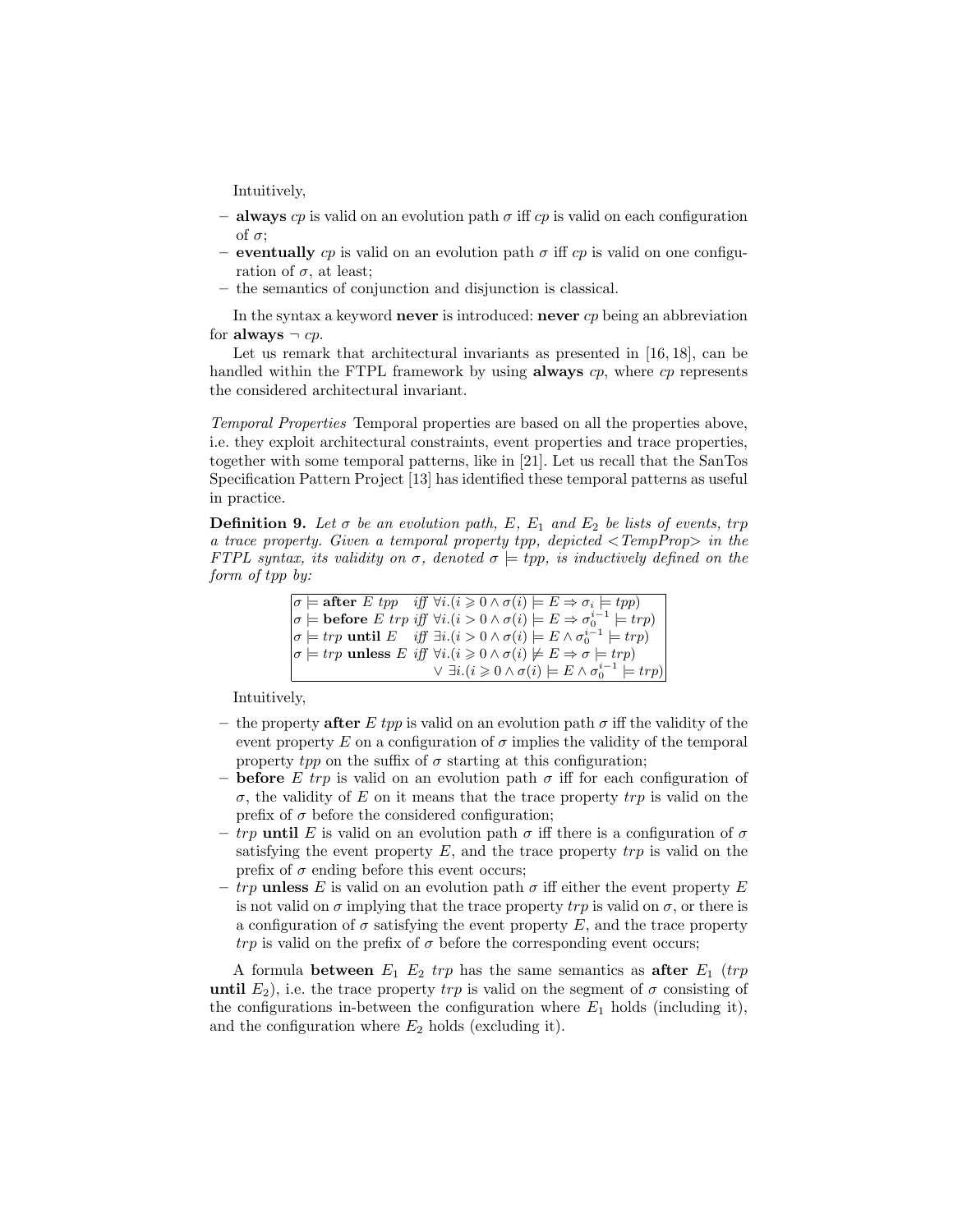#### 4.3 Application to the HTTP Server Example

Let us now illustrate the FTPL language use by expressing some properties for the example of HTTP server from Sect. 2.

et us consider a temporal property saying that after the invocation of the reconfiguration operation AddCacheHandler, the CacheHandler component is always connected to **RequestHandler**, i.e. the *CacheConnected* configuration property from Example 3 holds on the path configurations after the invocation. This property is valid on the evolution path  $\sigma$  depicted in Fig. 3:

 $\sigma \models$  after AddCacheHandler called always CacheConnected.

The following property expresses an architectural constraint saying that at least there is always one file server component connected.

> always  $(\exists$ getServer  $\in$  *Inter face.* (Required By (getServer) = RequestDispatcher  $\land \exists i \in Interface.Binding(i) = getServer)$

Let us now specify that the deviation must always be lower than 50 until the AddCacheHandler reconfiguration operation terminates normally:

(always  $\exists deviation \in Parameter.(ParameterOf(deviation) = RequestHandler)$  $\wedge deviation < 50$ ) until AddCacheHandler normal

The following property says that between the exceptional termination of either the MemorySizeUp reconfiguration or the DurationValidityUp reconfiguration, and the normal termination of the AddCacheHandler reconfiguration operation, the number of used file servers is greater than 1:

## between MemorySizeUp exceptional, DurationValidityUp exceptional addCacheHandler normal

 $($ ∃getServer  $\in$  *Inter face.*( $RequiredBy$ (getServer) = RequestDispatcher  $\wedge$  $\exists i, i' \in Interface.(i \neq i' \land Binding(i) = getServer \land Binding(i') = getServer)$ 

These examples show that architectural invariants and properties on immediate predecessors or target configurations of reconfiguration operations can be expressed by FTPL formulas. Further, they show that FTPL is more expressive than the proposals in [12]. Indeed, FTPL allows expressing event properties and temporal properties involving different kinds of properties satisfying temporal patterns which have been shown useful for practical applications.

#### 4.4 On the Expressiveness of FTPL

Before considering FTPL temporal properties, let us recall that configuration properties are first order logic formulas.

Let us now consider temporal patterns. As explained in Sect.4, FTPL has been inspired by proposals in [13], and works on a temporal extension of JML [21, 9, 14], called JTPL. The semantics of JTPL temporal formulas and translation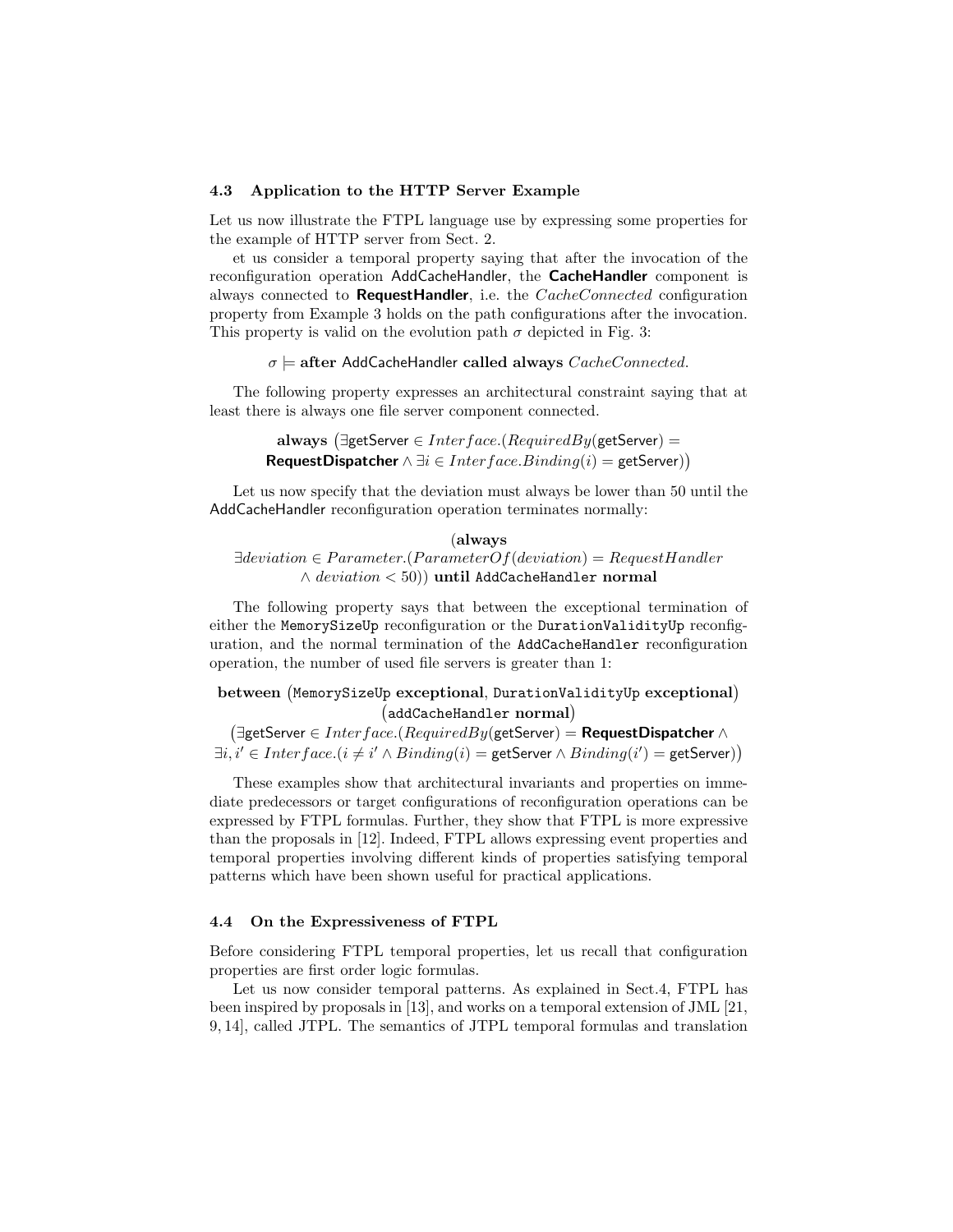rules into JML annotations are detailed in [21] for safety properties and in [9] for liveness properties.

Let  $LTL<sub>k</sub>()$  denote a function translating the FTPL properties of the kind k into LTL properties. We adapt the above-mentioned works and propose the following translation of FTPL patterns into LTL formulas. In this translation  $cp$ is a configuration property,  $trp_1$ ,  $trp_1$  and  $trp_2$  are trace properties, E, E<sub>1</sub> and  $E_2$  are lists of event properties, and tpp is a temporal property. In FTPL, there is a way to decide whether a list of event properties is valid on a configuration or not. The following functions suppose that the same decision procedure exists in LTL.

Leaving aside the FTPL and LTL models, it is easy to see that FTPL trace properties can be rewritten in LTL as follows:

| $\vert$ LTL $_{Trace}$ (always $cp$ )            | G(cp)                                                          |
|--------------------------------------------------|----------------------------------------------------------------|
| $ LTL_{Trace}(\text{eventually } cp) F(cp)$      |                                                                |
| $\vert \text{LTL}_{Trace}(trp_1 \& trp_2) \vert$ | $ \text{LTL}_{Trace}(trp_1) \wedge \text{LTL}_{Trace}(trp_2) $ |
| $ \text{LTL}_{Trace}(trp_1 \mid trp_2) $         | $ \text{LTL}_{Trace}(trp_1) \vee \text{LTL}_{Trace}(trp_2) $   |

For example, if in LTL atomic properties could be configuration properties, the safety property specifying that always there is at least one file server component connected, would be written in LTL as follows:

> $G(\exists$ getServer  $\in$  *Inter face.*(RequiredBy(getServer) = **RequestDispatcher**  $\land \exists i \in Interface.Binding(i) = getServer)$

For temporal properties, we have:

| $LT_{Temp}$ (after E tpp)                   | $G(E \Rightarrow LTL_{Temp}(tpp))$                                                                                       |
|---------------------------------------------|--------------------------------------------------------------------------------------------------------------------------|
| $\text{LTL}_{Temp}(\text{after } E \; trp)$ | $\overline{G(E \Rightarrow LTL_{Trace}(trp))}$                                                                           |
| $\vert$ LTL $_{Temp}$ (before E trp)        | $F(E) \Rightarrow \text{LTL}_{Trace_B}(E, trp)$                                                                          |
| $\text{LTL}_{Temp}(trp \text{ until } E)$   | $ F(E) \wedge LTL_{Trace_B}(E, trp) $                                                                                    |
| $LT_{Temp}(trp$ unless $E)$                 | $\text{LTL}_{Trace_C}(E, \text{trp})$                                                                                    |
|                                             | $ \text{LTL}_{Temp}(\text{between } E_1 \ E_2 \ trp)  \text{LTL}_{Temp}(\text{after } E_1 \ (trp \ \text{until } E_2)) $ |
| $ \text{LTL}_{Temp}(trp) $                  | $ \text{LTL}_{Trace}(trp) $                                                                                              |

where:

| $\vert LTL_{Trace_B}(E, \textbf{always } cp) \vert$                                         | $ cp \cup E $              |
|---------------------------------------------------------------------------------------------|----------------------------|
| $ \text{LTL}_{Trace_B}(E, \text{eventually } cp)  \neg (\neg cp \cup E)$                    |                            |
| $\text{LTL}_{Trace_C}(E, \text{always } cp)$                                                | $ G(cp) \vee (cp \cup E) $ |
| $ \text{LTL}_{Trace_C}(E, \text{eventually } cp)  \text{F}(cp) \wedge \neg(\neg P \cup E) $ |                            |

Remark that a trace property is translated into LTL according to the temporal context in which the property is used, that is why we define two auxiliary functions  $\text{LTL}_{Trace_B}$  and  $\text{LTL}_{Trace_C}$ . The  $\text{LTL}_{Trace}$  function translates a trace property which either does not depend on a temporal property, or is inside an after temporal property. The  $LTL_{Trace_B}$  function is used to translate a trace property which is inside a before or an until temporal properties. Finally, the  $LTL_{Trace_C}$  function translates a trace property bounded by a **unless** temporal property.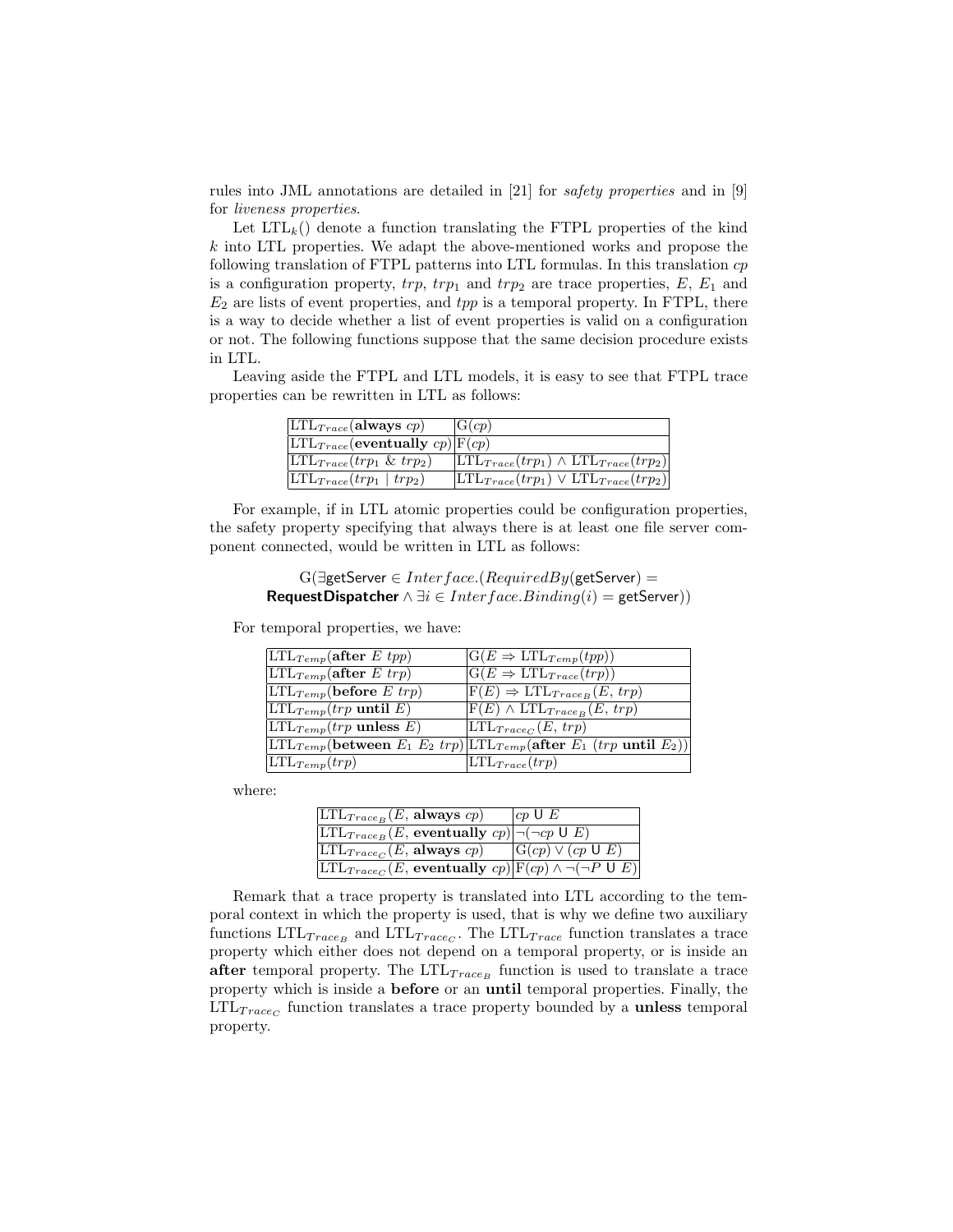For example, the property specifying that the deviation must always be lower than 50 until the AddCacheHandler reconfiguration operation terminates normally can be written in LTL as follows:

 $F(\text{AddCacheHandler normal}) \wedge ($  $\exists deviation \in Parameter.(ParameterOf(deviation) = RequestHandler$  $\wedge deviation < 50$ ) U AddCacheHandler normal)

## 5 Application to the Fractal Component Model

The Fractal component model [10] is one of the motivations of the present work because of its native support for dynamic architectures. Fractal also provides means for introspection and reconfigurations. Existing implementations for Fractal and its extensions offer a framework to experiment with FTPL-based reconfigurations. This section briefly describes some Fractal features and the existing language support for reconfigurations, before reporting on our experiments.

#### 5.1 Overview of Fractal, FPath and FScript

The Fractal model is a hierarchical and reflective component model intended to implement, deploy and manage software systems [10]. A Fractal component is both a design and a run-time entity that consists of a unit of encapsulation, composition and configuration. A component is wrapped in a membrane which can show and control a casually connected representation of its encapsulated content. This content is either directly an implementation in case of a primitive component, or sub-components for composite components.

FPath [12] is a domain-specific language inspired by the XPath language that provides a notation and introspection mechanisms to navigate inside Fractal architectures. FPath expressions use the properties of components (e.g. the value of a component attribute or the state of a component) or architectural relations between components (e.g. the subcomponents of a composite component) to express queries about Fractal architectures.

FScript [12] is a language that allows the definition of reconfigurations of Fractal architectures. FScript integrates FPath seamlessly in its syntax, FPath queries being used to select the elements to reconfigure. To ensure the reliability of its reconfigurations, FScript considers them as transactions and integrates a back-end that implements this semantics on top of the Fractal model.

#### 5.2 From the FTPL Model to Fractal

As explained above, the architectural model presented in Sec. 3 has been developed to capture the Fractal component model, among other component-based models with reconfigurations, like CCM, GCM, etc. To illustrate our proposals, in this section we give a part of the Http Server example encoded using our model (Fig. 4) as well as its implementation in FractalADL (Fig. 5).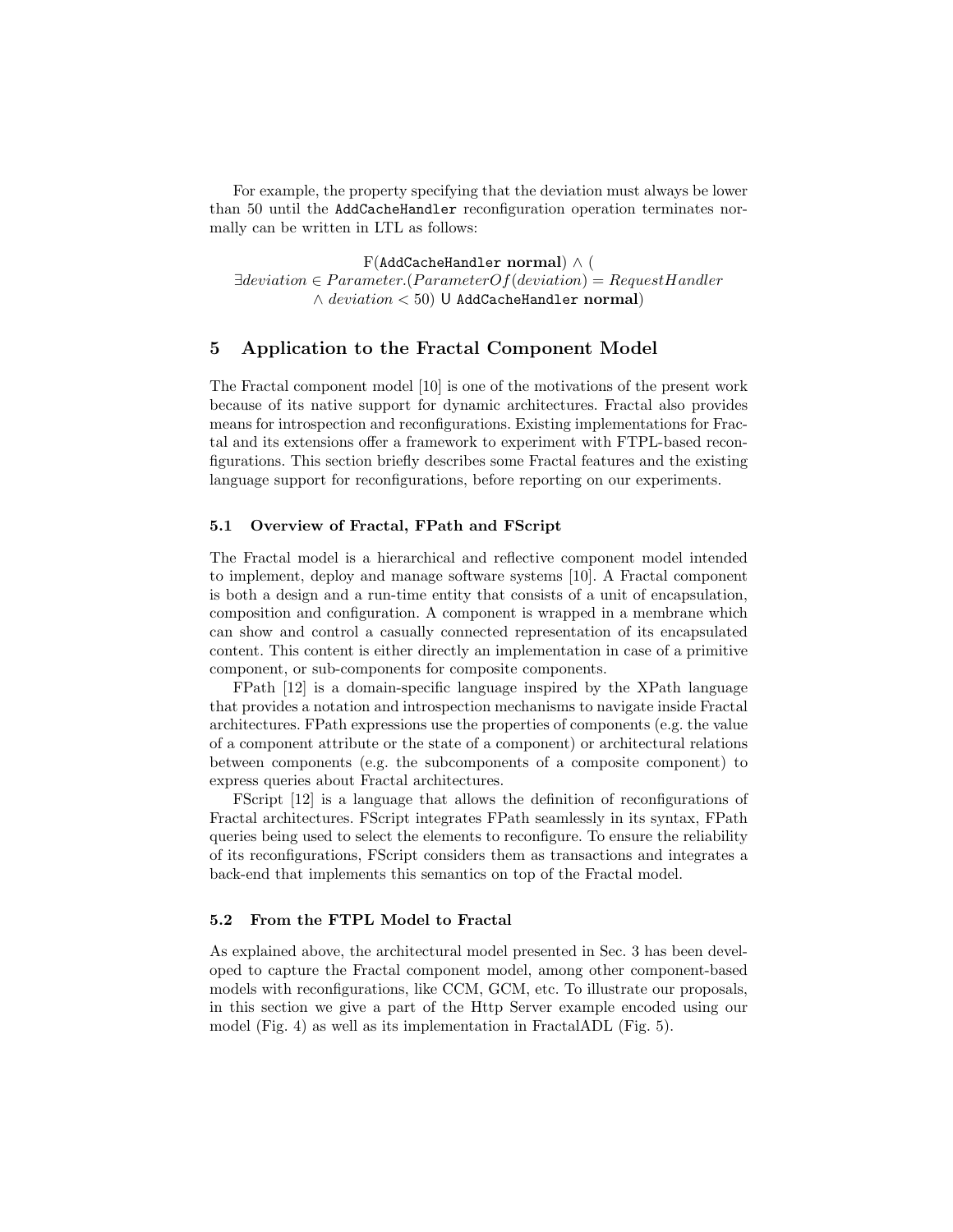| Component     | $=$ { HttpServer, RequestReceiver, RequestHandler,  }                                               |
|---------------|-----------------------------------------------------------------------------------------------------|
| Required      | $=$ { getHandler, getDispatcher, getCache, }                                                        |
| Provided      | $=$ { httpRequest, request, handler, }                                                              |
| Parameter     | $=$ { load, deviation, }                                                                            |
| Type          | $= \{ Int \}$                                                                                       |
| ProvidedBy    | $=$ { httpRequest $\mapsto$ HttpServer, request $\mapsto$ RequestReceiver,                          |
|               | handler $\mapsto$ Request Handler,  }                                                               |
| RequiredBy    | $=$ { getHandler $\mapsto$ RequestReceiver,                                                         |
|               | getDispatcher $\mapsto$ RequestHandler,                                                             |
|               | getCache $\mapsto$ RequestHandler, }                                                                |
|               | $ParameterOf = \{ load \mapsto \text{RequestHandler}, deviation \mapsto \text{RequestHandler},  \}$ |
| TypeOf        | $= \{$ load $\mapsto Int$ , deviation $\mapsto Int$ , }                                             |
| ValueOf       | $=$ { load $\mapsto$ 100, deviation $\mapsto$ 50, }                                                 |
| ChildOf       | $=$ { (HttpServer, RequestReceiver),                                                                |
|               | $(HttpServer, RequestHandler), \ldots$ }                                                            |
| $\it Binding$ | $=$ { getHandler $\mapsto$ handler, }                                                               |
| Delegate      | $=$ { request $\mapsto$ httpRequest }                                                               |

Fig. 4. HttpServer example using Definitions 2 and 3

Let us recall that  $FractalADL<sup>4</sup>$  is the architecture description language for Fractal which allows implementing the Fractal component model.

We then use the FScript language to specify the reconfiguration operations presented in Sec. 3, and the FScript tool support to execute them. FScript is focused on the manipulation of architectural concepts and provides complete control of the architecture of the systems modeled in Fractal. Concretely, FScript takes an architecture of a current Fractal configuration and dynamically changes it according to a FScript file in order to create a new target architecture. The FScript implementation features guarantee that FScript reconfigurations always terminate and keep the system in a consistent and usable state.

For example, we specify the AddCacheHandler reconfiguration in FScript as presented in Fig. 6. This reconfiguration consists in creating a new instance of CacheHandler (name) and in specifying its name (set-name). Then, the component is integrated into the architecture (add) and the binding with the component RequestHandler is set (bind). Finally, the component CacheHandler is started (start).

#### 5.3 Dynamic Verification

We now report on our experiments evaluating the feasibility of a run-time monitoring of FTPL properties. The monitoring on the execution of the architectural reconfiguration model depends on the property to be verified; It is either the satisfiability of a configuration property on one configuration, or the satisfiability of a temporal property on a sequence of component-based system architectures.

Verification of configuration properties. We use the FPath language support to verify a configuration property on one configuration. Indeed, any first order

<sup>4</sup> http://fractal.ow2.org/fractaladl/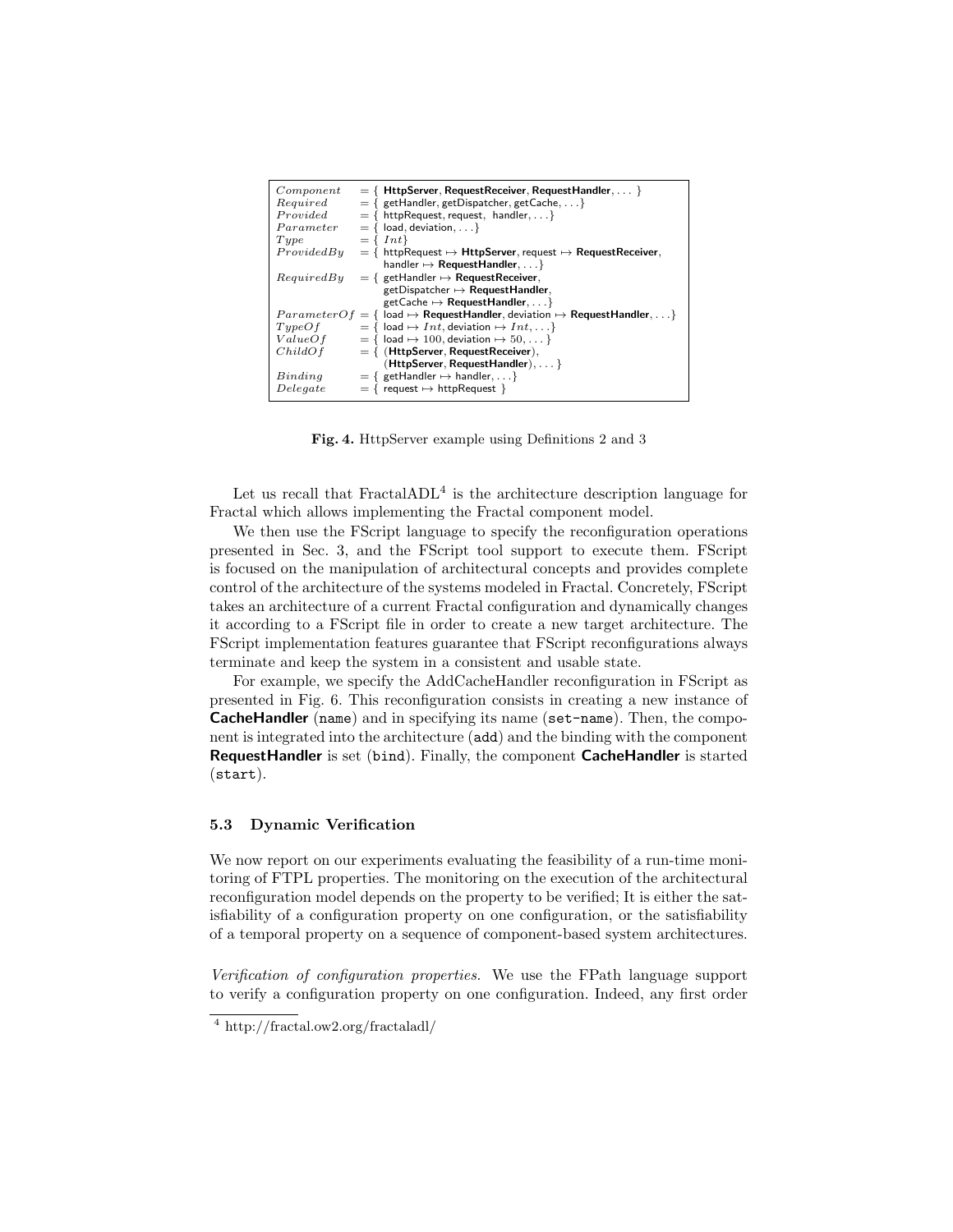```
<definition name="HttpServer">
      \langleinterface name=" httpRequest" role=" server"
 signature="java.lang.Runnable"/><br><component name="RequestReceiver">
4 <interface name="request" role="server"
 signature="java.lang.Runnable"/><br>5 <interface name="getHandler" role="client"
              signature="Handler" />
6 <content class="RequestReceiverImpl"/>
7 </ component>
8 <component name="RequestHandler">
9 <interface name="handler" role="server" signature="Handler"/>
10 <c o n t e n t c l a s s=" R equ estHand l er Imp l " />
11 <attributes signature="RequestHandlerAttributes"><br>12 <attribute name="load" value="100"/>
13 \langle attribute name=" deviation" value="50" />
14 \langle attributes
15 </controller desc=" primitive" /><br>16 </component>
      \langle component>
17
18 <br/> <br/> <br/> <br/> <br/> <br/> client="this . http<br/>Request"
s erver=" Request Receiver . request " /><br>"s chinding client=" Request Receiver . get Handler </r>
            s er v e r = "Request Handler . h and ler "/>
2021 \leq d efinition>
```
Fig. 5. HTTP Server example in FractalADL

```
1 action addCache (root)<br>2 {
\begin{matrix} 2 & 6 \\ 3 & 2 \end{matrix}3 newCache = new ("CacheHandler");<br>4 set-name ($newCache, "CacheHandl
4 set-name ($newCache, "CacheHandler");<br>5 add ($root, $newCache);
5 add ($root, $newCache);<br>6 bind ($root/child:: Reque
        6 bind ( $root / child :: RequestHandler / interface :: getcache , $newCache /
               interface:: cache);
7 start ($newCache);
8 }
```
Fig. 6. AddCacheHandler Reconfiguration specified in FScript

logic formula specifying a configuration property can be translated into an FPath expression, the FPath language having the same expressive power [16].

For example, the CacheConnected configuration property from Example 3 can be expressed in FPath by:

```
$HttpServer / child :: RequestHandler / interface :: getCache / binding :: cache /
      \hookrightarrow component :: CacheHandler
```
Verification of temporal properties. Once the configuration properties are handled thanks to FPath, there is a need to deal with FTPL temporal properties. In [7], it is shown that the monitoring works well on specific safety properties. In FTPL the safety properties are properties containing only the keywords after, before, unless and always; The safety properties are also properties containing the eventually keyword iff they contain the before keyword to bound the eventually part. The other properties are liveness properties.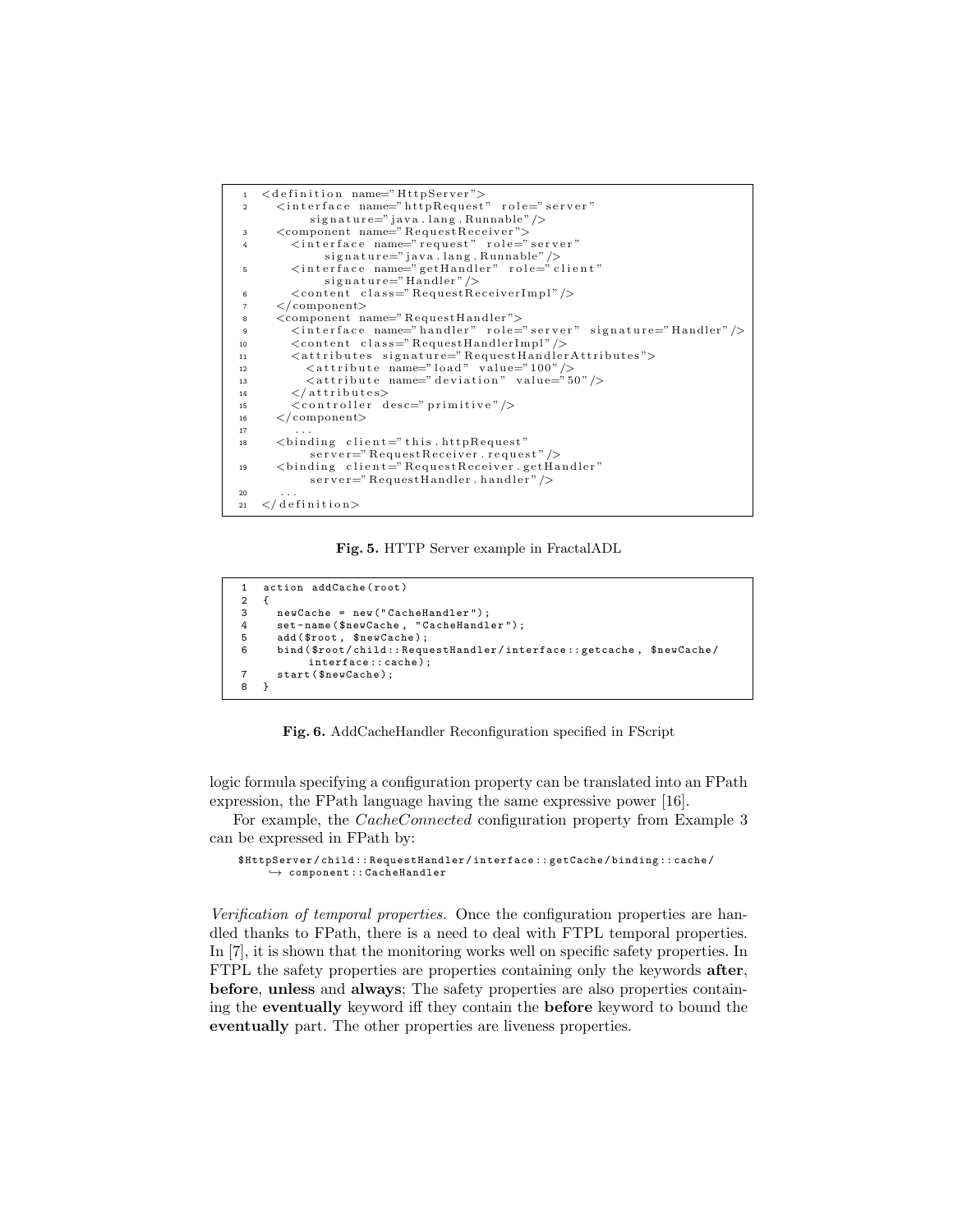We have studied the feasibility of the safety properties monitoring by developing a controller in Fractal. This controller supervises the properties of interest each time a reconfiguration operation occurs. It retains the configurations appearing during the system execution to build a history and to use it for verification purpose. In order to make the monitoring easier, the controller divides the property into sub-properties and keeps each sub-property until it manages to validate it. For example, for the property after AddCacheHandler called always CacheConnected, the controller tries first to find a configuration where the AddCacheHandler called event property holds. Once such a configuration is found, the controller continues with the monitoring of the CacheConnected configuration property for all the following configurations.

The FTPL properties can be divided into two classes: the properties dealing with the past and the properties dealing with the future. As it is possible to determine what has happened in the past thanks to the history built by the controller, all the past properties can be monitored. But, due to the run-time verification, there are properties that cannot be ensured by the controller. For any property about the future containing always, the controller only ensures that the current configuration does not violate the property at the moment. For any property about the future containing eventually key-word, the controller cannot conclude neither.

As explained before, the controller is able to monitor the safety properties about the past, where as for the properties about the future, it only ensures their non-violation until the current configuration. An LTL-derived logic is proposed in [8] to specify and verify that a system behaviour will "presumably" conform or violate the property in the future. In [7], the monitoring of safety properties necessitates time intervals bounded in the past as well as in the future. To go further within the Fractal-based approach, and to handle liveness properties, a solution would be to exploit a variant specification of the Loop clause [14], to which liveness properties can be reduced.

## 6 Conclusion

In this paper we have developed a theoretical framework for dynamic reconfigurations of component-based systems. As a calculus for expressing and analysing reconfiguration and integrity constraints, we have utilised linear temporal logic, since formulas are interpreted over configuration sequences which naturally represent dynamic behaviour of component-based systems. For the Fractal component model, we have studied the feasibility of monitoring dynamic reconfigurations during system lifetime.

Related work Dynamic reconfiguration of distributed applications is an active research topic [1, 2, 7, 18] motivated by practical applications like those modelled in Fractal [10]. In the context of dynamic reconfigurations, ArchJava [3] gives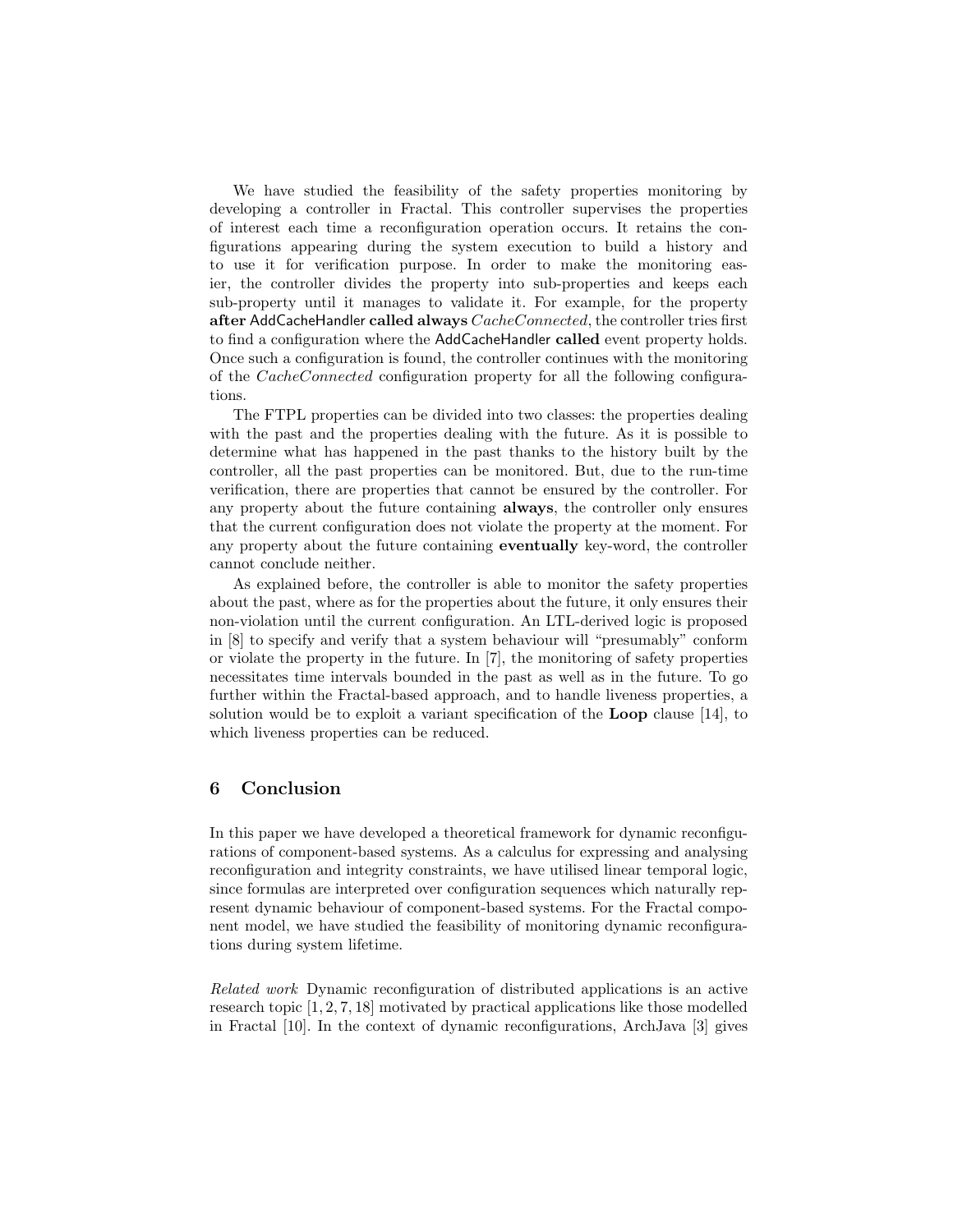means to reconfigure Java architectures, and the ArchJava language guarantees communication integrity at run-time. Barringer and al. also give a formal temporal logic based framework to reason about the evolution of systems [5].

The idea of using graph-based models to specify dynamic reconfigurations is not new at all. In [4], a temporal logic is proposed to specify and verify properties on graph transformation systems. In the Fractal-based framework, in [17, 18] the authors have defined integrity constraints on a graph-based representation of Fractal, to specify the reliability of component-based systems. There are tools to allow the user to ensure the reliability of those reconfigurations at run-time.

Our model in Sect. 3 is closely related to the model proposed in [18] for the Fractal component systems but unlike [18], our model lays down only general architectural constraints. In this sense it can be considered as a generalisation of the Fractal-oriented model. Moreover, our model seems to be general enough to give operational semantics to other component-based systems. On the integrity and architectural constraint side, the FTPL logic allows us to specify architectural constraints more complex that only architectural invariants in [12].

Among other applications, our proposals aims at an active monitoring of component-based systems. The active monitoring involves interpreting a configuration data set and acting on those data to (re-)configure the system accordingly. This may simply be a validation of the target configuration, or a reconfiguration operation interruption. In [7, 6], Basin and al. have shown the feasibility of monitoring temporal (safety) properties and, more recently, security properties using a runtime monitoring approach for metric First-order temporal logic (MFOTL). The semantics of MFOTL has been defined with respect to timed temporal structures. Like the model in [7], our model is a first-order structure, but instead of considering a sequence of time stamps, we focus on reconfiguration operations. Although our main motivation and hence the model are different, their algorithms for monitoring temporal safety properties would be adapted for performing dynamic reconfigurations of component-based systems.

## References

- 1. M. Aguilar Cornejo, H. Garavel, R. Mateescu, and N. De Palma. Specification and Verification of a Dynamic Reconfiguration Protocol for Agent-Based Applications. Research Report RR-4222, INRIA, 2001.
- 2. N. Aguirre and T. Maibaum. A temporal logic approach to the specification of reconfigurable component-based systems. Automated Software Engineering, 2002.
- 3. J. Aldric. Using types to enforce architectural structure. In In WICSA'08, February 2008, pages 23–34, 2008.
- 4. P. Baldan, A. Corradini, B. König, and A. Lluch Lafuente. A temporal graph logic for verification of graph transformation systems. In WADT'06: Proceedings of the 18th international conference on Recent trends in algebraic development techniques, pages 1–20. Springer-Verlag, 2007.
- 5. H. Barringer, D. M. Gabbay, and D. E. Rydeheard. From runtime verification to evolvable systems. In RV, volume 4839 of LNCS, pages 97–110. Springer, 2007.
- 6. D. A. Basin, F. Klaedtke, and S. Müller. Policy monitoring in first-order temporal logic. In *CAV 2010*, *UK, July, 2010*, volume 6174 of *LNCS*, pages 1-18, 2010.